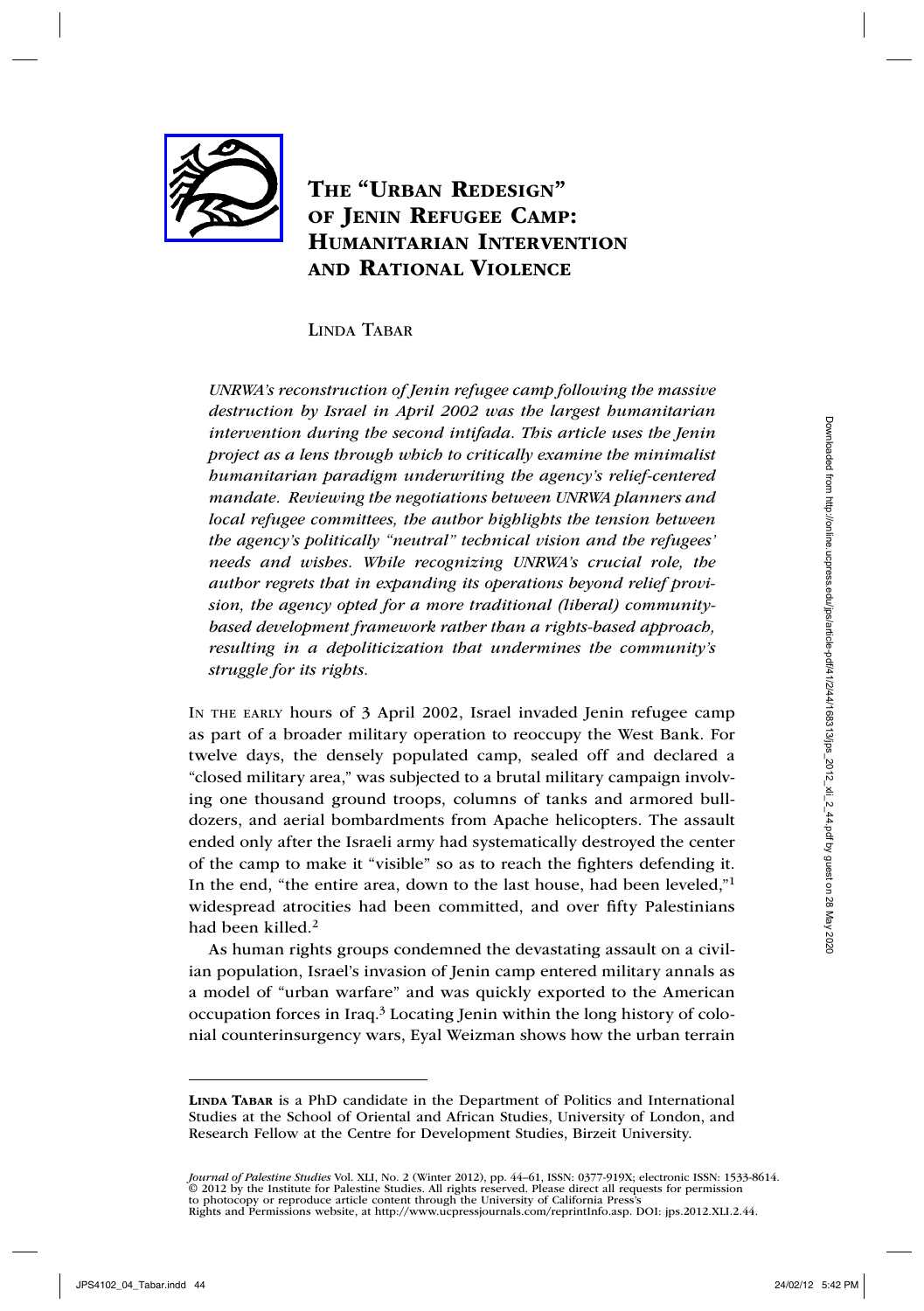is "destroyed and reorganized" by the colonial power in order to facilitate the policing of the colonized and directs our attention to how spatial technologies of control are used to pacify a resisting population. $4$ 

In the aftermath of the Israeli assault, the United Nations Relief and Works Agency for Palestine Refugees (UNRWA) launched a massive emergency humanitarian operation to rehabilitate the camp and rebuild the destroyed refugee shelters.<sup>5</sup> As the largest and most significant humanitarian intervention during the second intifada, it also represented a turning point in UNRWA's more than sixty-year history by expanding its operations to include the large-scale reconstruction of a camp targeted by colonial and military violence. Today Jenin camp's reconstruction is hailed as the first "urban redesign" of a refugee camp in the occupied Palestinian territories.

Without discounting the importance of this humanitarian effort, this article examines the minimalist humanitarian paradigm underwriting UNRWA's relief-centered mandate. It investigates the intersection of bureaucratic agencies, their apolitical and often "antipolitical" paradigms, $6$  and the realities of colonial violence and repression. In so doing, it sheds light on the implications and consequences of this mandate<sup>7</sup> and the minimalist concept of humanitarianism that frames individuals as passive objects of relief rather than as situated, rights-bearing bodies and "active agents in their emancipation."8 In critically exploring the antinomies and contradictions of this narrow humanitarian paradigm and its interactions with a given set of power relations, UNRWA's importance to Palestinian refugees is affirmed, for critique of the impact of humanitarian operations on the ground is a necessary part of a dialogue aimed at strengthening the agency's relationship with Palestinian refugees. Hailed as the first "urban redesign" of a refugee camp in the occupied<br>Without discounting the importance of this humanitarian effort, this<br>article-examines the minimialist humanitarian paradigm underwrit-<br>ing UNNWAS reli

# UNRWA's Humanitarian Operations: The Shift to Camp Improvement and Its Limits

Any discussion of UNRWA must begin with a recognition of its centrality to the lives and well-being of approximately 5 million refugees, both materially, because of the essential services it provides, and symbolically. Moreover, despite its ambivalent relationship to refugees' rights (given the absence of a rights focus within its mandate), UNRWA is still crucial to the refugees' pursuit of justice and their right to return to their homes. The agency is widely regarded as an important marker of "international responsibility for the Palestinian refugee question."9 For this reason, it is constantly under attack and the target of sometimes vicious campaigns, including one recently waged by members of the U.S. Congress calling for "the dissolution of UNRWA" as part of the broad attempt to erase the roots of the question of Palestine once and for all.<sup>10</sup> UNRWA therefore occupies a highly contested space, where it must constantly negotiate overlapping sets of power relations—including relations with its donors,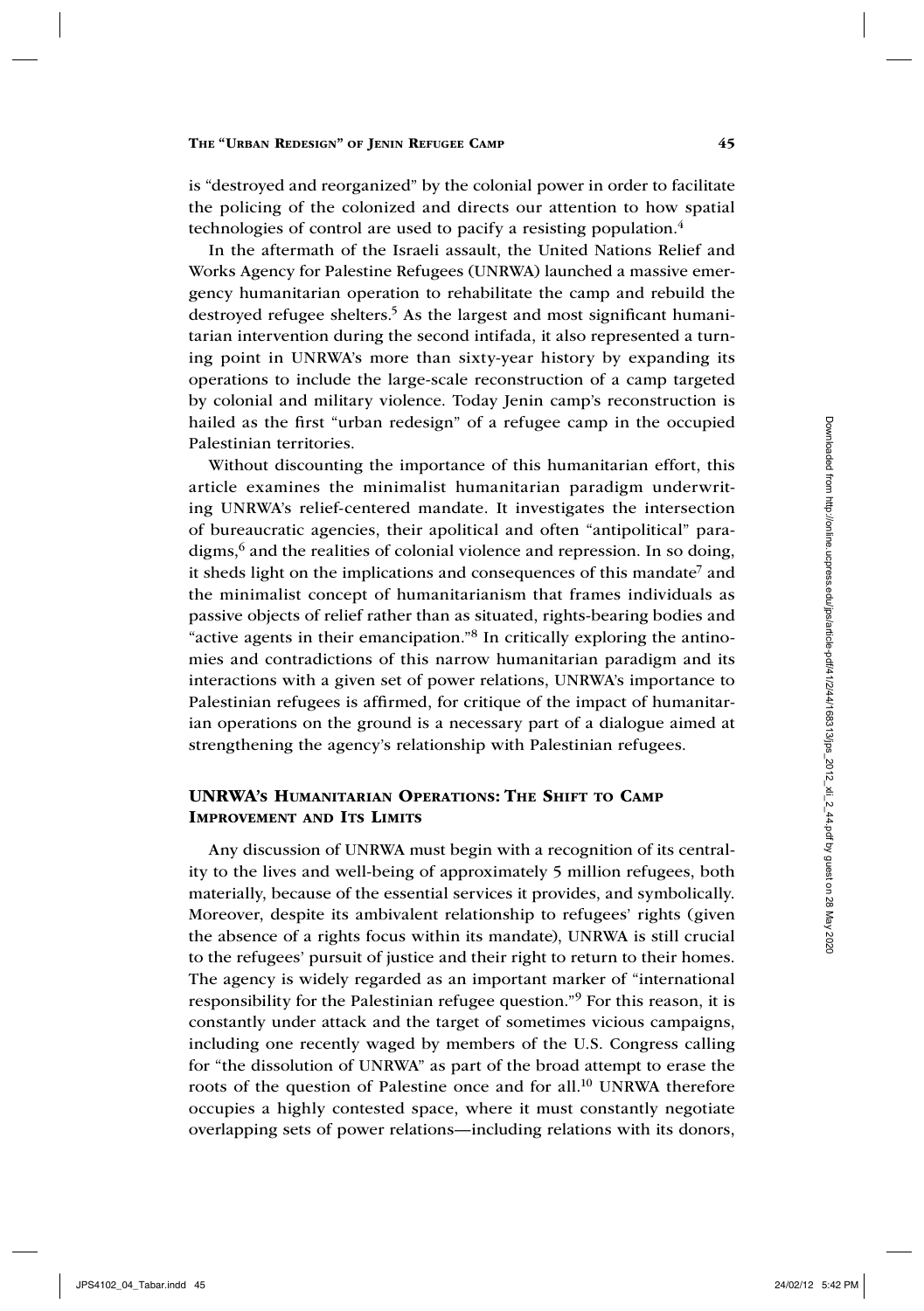the host states, and state powers—even while fighting rear-guard assaults intended to undermine it and reduce its operations.

Before bringing UNRWA's humanitarian paradigm into focus, it is also necessary to acknowledge its history and the role of the dominant state powers in defining its mandate. The agency was created in December 1949 by the UN General Assembly with a temporary mandate to provide humanitarian relief for the Palestinian refugees forcibly displaced from their homes by the Zionist forces during the ethnic cleansing campaigns of 1947–48, on the basis of which the State of Israel was established. The United Nations Conciliation Commission for Palestine (UNCCP), by contrast, had been established a year earlier to oversee the search for durable solutions and to *protect* the Palestinian refugees, including by facilitating their repatriation. However, faced with Israel's refusal to allow for refugee return and the international community's lack of political will to pressure Israel to uphold Palestinian refugee rights, $^{11}$  the UNCCP by the early 1950s had abandoned its larger mandate to focus on the strictly technical matter of assessing refugee property. This left UNRWA as the sole UN agency responsible for the Palestinian refugees, a status confirmed with the creation in 1950 of the UN High Commissioner for Refugees (UNHCR), whose mandate for the protection of refugees worldwide specifically excludes the Palestinians.<sup>12</sup> UNRWA, however, has no mandate to protect the Palestinian refugees' rights, but only to provide humanitarian relief and assistance, including shelter, food rations, health services, and education. durable solutions and to *probet* the Palesinian refugees, including by for refuge cerum and the intermational community's lack of political will to pressure Israel to uphold Palestinian refugee rights,<sup>14</sup> the UNCC by the

Like other large, bureaucratic international agencies, UNRWA is structured hierarchically and operates from the top down. Many of the interviews I conducted in Jenin camp reflected this approach. An engineer from Jenin working on the reconstruction project, for example, had this to say:

> UNRWA is a very large international organization and the administration is too bureaucratic. They treat Palestinian refugees from above. The senior management in UNRWA does not have enough awareness of the local community, its situation, and the real issues facing Palestinian refugees. . . . There is too much of a gap between the institution and the people. $13$

The disempowering effect on refugees of the gap identified by this engineer is compounded by a mandate that traditionally defines humanitarian assistance as temporary "material help" severed from any discussion of rights.<sup>14</sup> In essence, the refugees are framed as a historical objects of assistance on the receiving end of bureaucratic power. According to another engineer on the Jenin project, "the people (i.e., the refugees) do not have a deep sense of trust towards UNRWA. They feel that on a human and social basis they are not getting their rights and their rights are not being supported by UNRWA."15 Such aspects of the relationship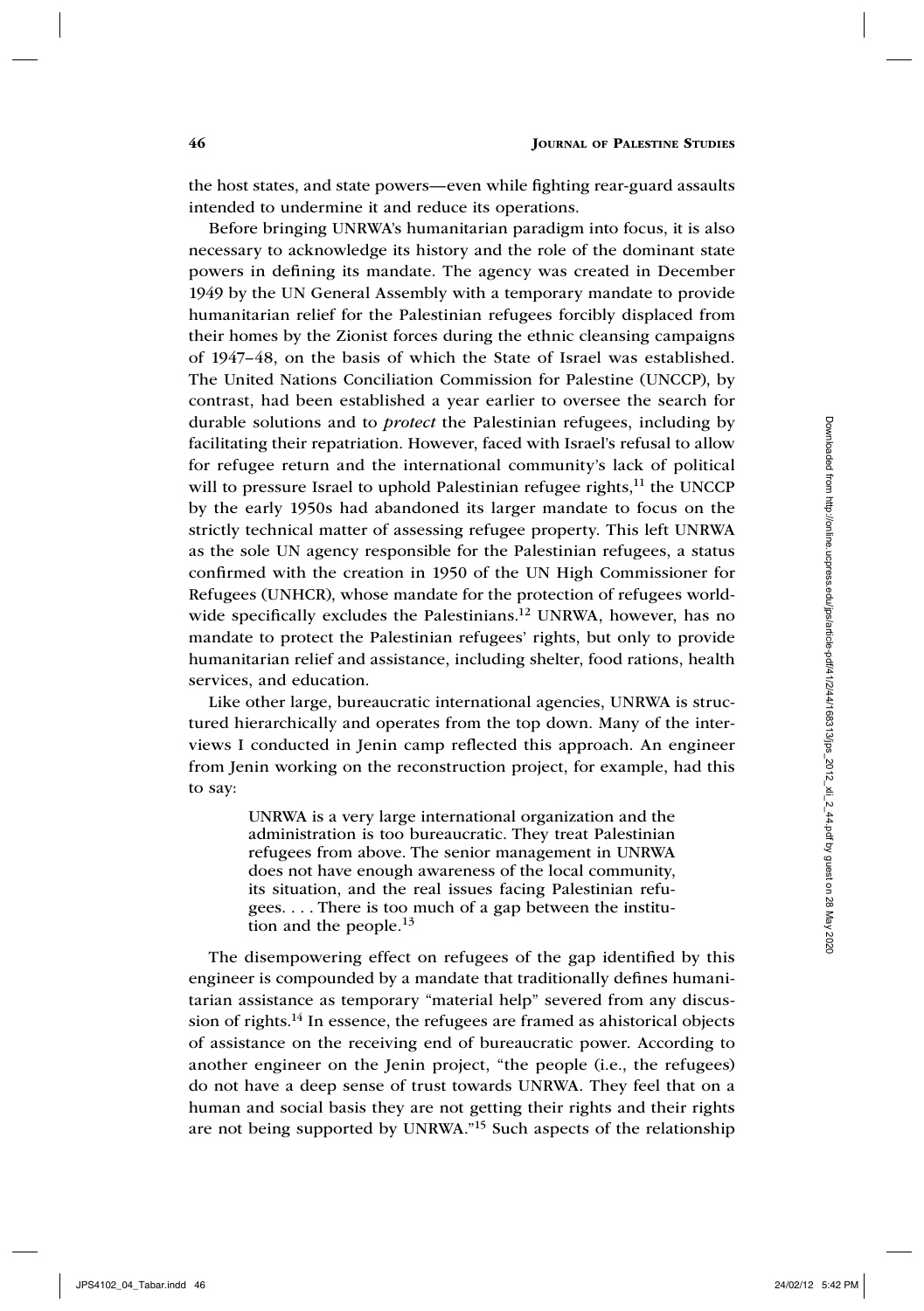### THE "URBAN REDESIGN" OF JENIN REFUGEE CAMP 47

between the agency and the refugees are also obvious to outside observers. As a representative of the United Arab Emirates, which funded the reconstruction of the Jenin camp, noted:

> UNRWA is a very bureaucratic agency, people inside the organization want to implement things according to their books*—*they are not concerned with rights or strengthening accountability to refugees. The attitude of some of the senior UNRWA management involved in the Jenin project was "we cannot be seen as giving in to refugee demands."<sup>16</sup>

Yet the emergency operation in Jenin came at a time when actors inside the agency were beginning to rethink the traditional relief-centered mandate, including its way of relating to refugees as passive recipients of assistance. Starting from the premise that "UNRWA's vision is for every Palestine refugee to enjoy the best standards of human development,"<sup>17</sup> the new thinking eventually led to UNRWA's Camp Improvement Program (CIP) aimed at "improving living conditions in houses and camps through a more systematic and participatory approach."18 Although the CIP, which represents a genuine attempt to alter this minimalist form of humanitarianism, was not officially unveiled until  $2006$ ,<sup>19</sup> the notions behind it very much informed the work of the UNRWA planners involved in the reconstruction of Jenin camp. mass the agency were eigenviants (b) reftinant the traditional relations contain and the preceding from the premission in the premission is for every Palestine. Starting from the premission in the premission is for every

These notions included a humanitarian paradigm expanded to encompass the refugees' right to live in dignity<sup>20</sup> and a "human development" approach that shifts the focus to local realities. This approach would assure the refugees' basic right to decent living conditions, among which are reduced density in the camps and the improvement of housing and living arrangements. These last were prominent goals in the Jenin reconstruction project.

However, as ultimately adopted by UNRWA in its final version of the CIP released in 2006, the notions underlying camp improvement suffer from clear limitations. The abstract concept of human development is underwritten by a liberal paradigm that defines development as a process that enables the refugee to attain "his or her full potential as individuals [*sic*]" and to be an "active and productive participant" in socioeconomic life.<sup>21</sup> It therefore focuses on upgrading the urban environment as a way to enable and cultivate *individu-*

*UNRWA's camp improvement program focuses on upgrading the urban environment as a way to cultivate* individuals *as active economic agents in their communities while ignoring and concealing broader political structures and power relations.* 

*als* as active economic agents in their communities, while ignoring and concealing broader political structures, conditions, and power relations. UNRWA's operations thus remain within a minimalist humanitarian framework broadly in line with the dominant form of humanitarian assistance introduced in the West Bank and Gaza by donors and international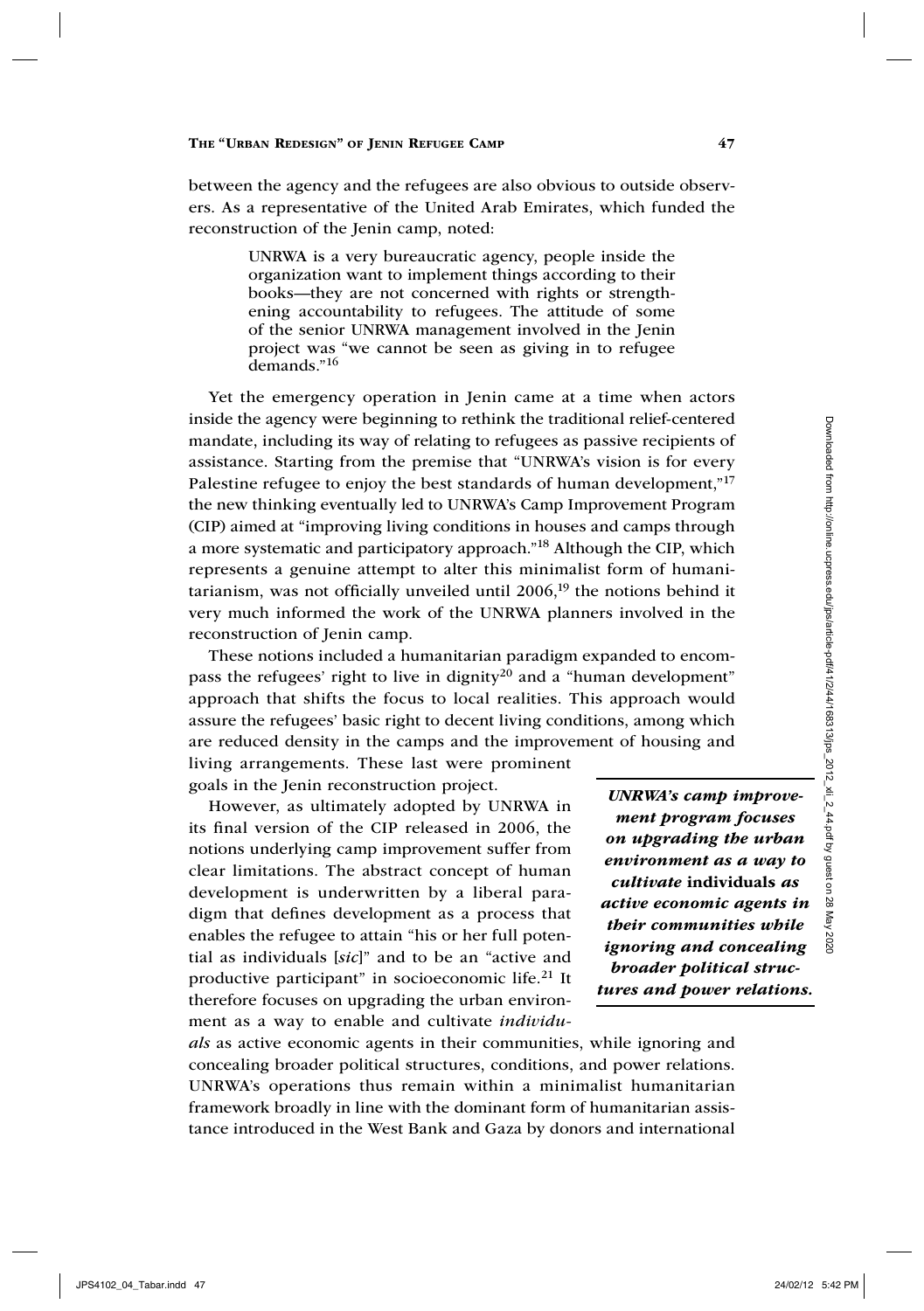organizations in response to Israel's deadly colonial aggression against the Palestinian people since the second intifada—in other words, with humanitarian assistance packages centered on "relief commodities" and "material help."<sup>22</sup> Perhaps more crucially, the continuing dominance of the minimalist humanitarian paradigm means that the refugees are not acknowledged as actors with rights, nor are structures of colonial power and oppression recognized and brought into view. By extension, the community-based development approach embodied in the CIP is marked by a continuing ambivalence and lack of clarity vis-à-vis the refugees' right of return.

UNRWA has been criticized on both accounts. "Humanitarian assistance" has been seen as a palliative replacing efforts to pressure Israel to end its colonial and apartheid regime and to uphold the Palestinian people's inalienable human rights.<sup>23</sup> Other analysts have underscored the need for UNRWA to adopt "a policy or approach" to the right of Palestinian refugees to return as "a right under international law"<sup>24</sup> even as it incorporates development approaches into its operations. One can add that the current approach also fails to uphold a richer vision of humanitarianism modeled on the principle of solidarity and the moral imperative of supporting the struggle to end injustice.<sup>25</sup>

# JENIN AS A RESISTANCE COMMUNITY: THE BUREAUCRATIC GAZE

Jenin camp was one of the main sites of subaltern resistance during the second intifada. As a community marginalized along class, refugee, and regional lines, Jenin became a center of popular organizing and resistance against Israeli colonialism. From being a radical space of collective opposition, however, in the course of the second intifada it gradually became the focus of U.S.-led Western-funded donor projects in the millions of dollars.<sup>26</sup> Palestinian Authority security forces, trained by Lt. Gen. Keith Dayton, were deployed to police Palestinian resistance on Israel's behalf in exchange for "economic development." Mideast envoy Tony Blair was thus able to hail Jenin as a model "economic and security zone" despite the fact that this development took the form of industrial parks providing insecure, low-wage jobs for Palestinians.<sup>27</sup> In other words, resistance in Jenin over time was subdued by separately intervening technologies of power, including most notably a long colonial counterinsurgency campaign that was followed by donor-driven projects to revamp the camp and reestablish security collaboration with Israel. tance" has been seen as a palliative replacing efforts to pressure Israel<br>pople's indicated from a rights,<sup>23</sup> Other analysts have understored<br>the need for UNRWA to adopt "a policy or approach" to the right of<br>Palestinian

Within such a context, the humanitarian intervention imposed on the camp was but a small moment in a far broader process. Obviously, Israel's military violence, its ongoing incursions into Jenin, and its mass arrests and assassinations of local activists were the main forces that slowly pacified the resistance. My concern, however, is the effect that *bureaucratic* interventions have in situations of colonial violence, and specifically the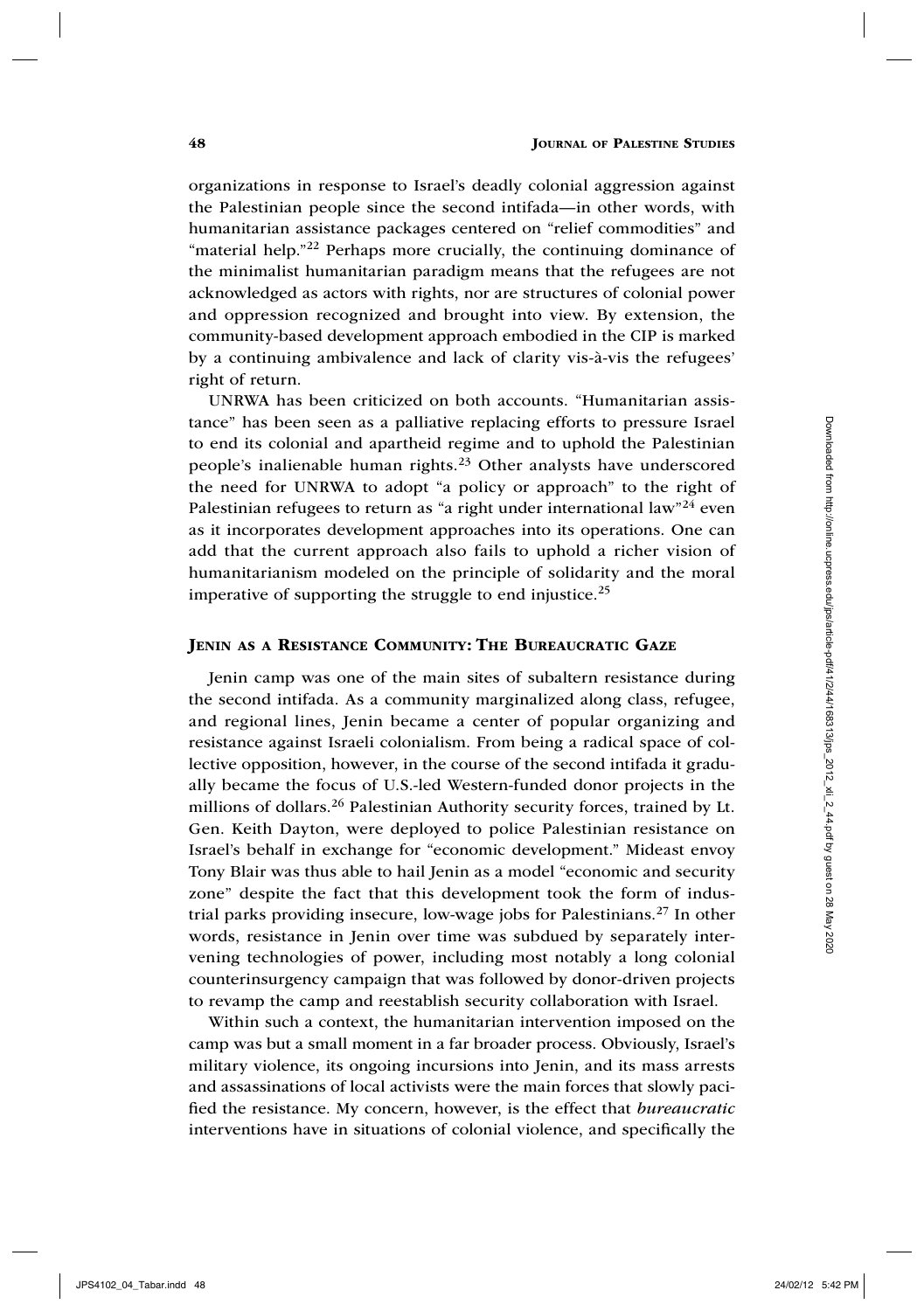effects that humanitarian interventions have on colonial histories and anticolonial struggles.

It is my contention that a bureaucratic humanitarian gaze, which does not see subaltern subjects as active agents in their own emancipation, not only silences the struggle of an oppressed community such as in Jenin refugee camp, but also renders this struggle unspeakable (in a Spivakian sense) during the course of its intervention. Judging subaltern national agency as "too political," this type of humanitarian gaze excludes nationalist modes of struggle from the permissible and valid, while insisting on the "neutrality" of its own technical approach, as was the case in Jenin camp. At issue here is the way this humanitarian gaze interrupts these struggles against colonial power introducing its own antipolitical effects.

Also silenced and rendered unspeakable in the bureaucratic gaze during the humanitarian operation in Jenin was the history of colonial strategies of pacification. Weizman locates Israel's invasion of Jenin camp within colonial counterinsurgency campaigns ranging from the French colonization of Algeria to British colonial rule in Palestine. In Algeria, the French gained control of the kasbahs "by destroying entire neighborhoods" and "sometimes breaking centres of resistance by reshaping cities, widening roads for military movements."28 In Palestine, the British colonial forces during the 1936–39 Palestinian revolt "cut a large anchorshaped 'boulevard' through the old city" of Jaffa to enable "deep patrols into the very heart of the city."<sup>29</sup> More recent is the counterinsurgency campaign waged by Ariel Sharon against the resistance in the refugee camps of Gaza in the early 1970s, during which some six thousand refugee shelters were demolished or damaged to "carve wide roads through the fabric of . . . Jabalya, Rafah and Shati" refugee camps to enable the colonial power to better exercise control over the refugee population.<sup>30</sup> Weizman calls this example typical of "planned destruction," whereby an urban terrain is refashioned to facilitate military surveillance and control.31 The correlation with the Israeli army's destruction in Jenin camp is obvious. struggles against colonial power introducing its own antipolitical effects.<br>
In the humanitation operation in Jeroin was the history of colonial strategies of pacification. Weigran locates Israels' invayion of Jenin camp<br>v

If the above studies make the links between military strategies, space, and colonial regimes of control, my argument focuses on the effects of humanitarian paradigms and the way that humanitarian interventions can work with and advance these colonial designs. I now examine how these forces played out and what the consequences of this have been in Jenin.

# Rebuilding Ground Zero

Operating within the minimalist humanitarian paradigm discussed above, humanitarian agencies invariably adhere to a technical "neutral" approach that refuses to countenance structures of colonial power and domination, rendering them invisible through its gaze. This is evident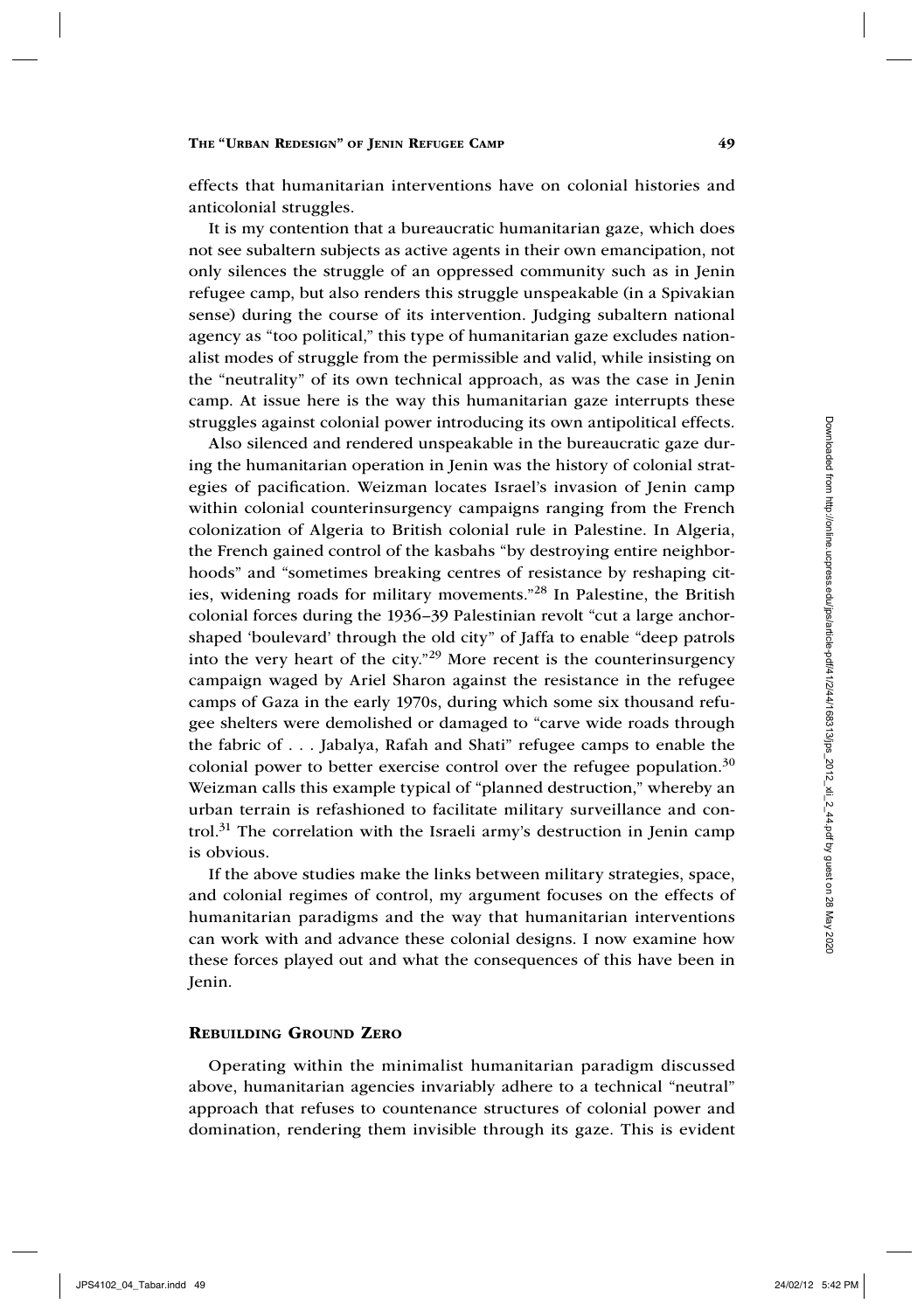in the Jenin reconstruction project, which insisted on addressing the redesign of the camp as a technical problem, eliding and obfuscating the complex articulations between space, power, and rights.

A review of the project immediately suggests that there was a conflict of vision between the UNRWA planners and the Jenin camp refugees from the very beginning. For the former, the camp was primarily an object of technical planning, a site of urban design, and a space to introduce "modernizing improvements." For the latter, it was the site of a devastating colonial aggression to which the world had turned a blind eye. The refugees' overriding concern was rebuilding their camp and their lives amidst ongoing Israeli colonial violence. The tension between these visions underpinned the project and was not resolved. In what follows, I suggest that the humanitarian gaze underwriting this operation—its insistence on addressing the redesign of the camp as a technical problem, eliding the relationship between space, domination, and rights—precluded the possibility of a consensus being reached with the refugee community. By excluding the structures of colonial violence from view, this humanitarian gaze was unable to countenance a form of subaltern nationalist agency struggling to uphold its overlapping rights. The humanitarian operation to rebuild Jenin camp largely focused on the Hawashin neighborhood at the center of the camp, the former Kasbah. This area, called "ground zero" by the refugees and constituting about 10 percent of the camp, is where Israeli bulldozers systematically leveled over four hundred houses irrespective of whether there were people inside. Toward the end of April, soon after the battle ended and the Israeli forces withdrew, a broad-based emergency committee (EC) was formed to deal with the devastation and represent the community. Selected by the popular committee, the camp's rather inchoate leadership structure, the EC comprised social leaders, members of the Palestinian Legislative Council, and leaders from the political parties and community centers. between these visions underpined the project and was not resolved.<br>In what follows, 1 suggest that the humanitarian gaze underwriting this<br>operation—in insistence on addecsing the recelaign of the camp as<br>a etchnical probl

Little time was lost in launching the reconstruction project. In July 2002, UNRWA signed a memorandum of understanding with the UAE, which pledged US\$27 million to fund the project, stipulating that the reconstruction should visibly provide "better living conditions" in the camp.32 Shortly thereafter, the removal of rubble and explosives got underway, and engineers began surveying the damage.

Consultations between UNRWA and the community began in September 2002. The UNRWA team organized a series of focus groups to survey the initial opinions of the refugees,  $33$  and mechanisms were set up to facilitate community participation. In the meetings with the EC and camp representatives, UNRWA introduced its vision of the reconstruction, basically the ideas that were subsequently enshrined in the CIP, which in turn enabled the refugees to debate the notion of camp improvement for the first time.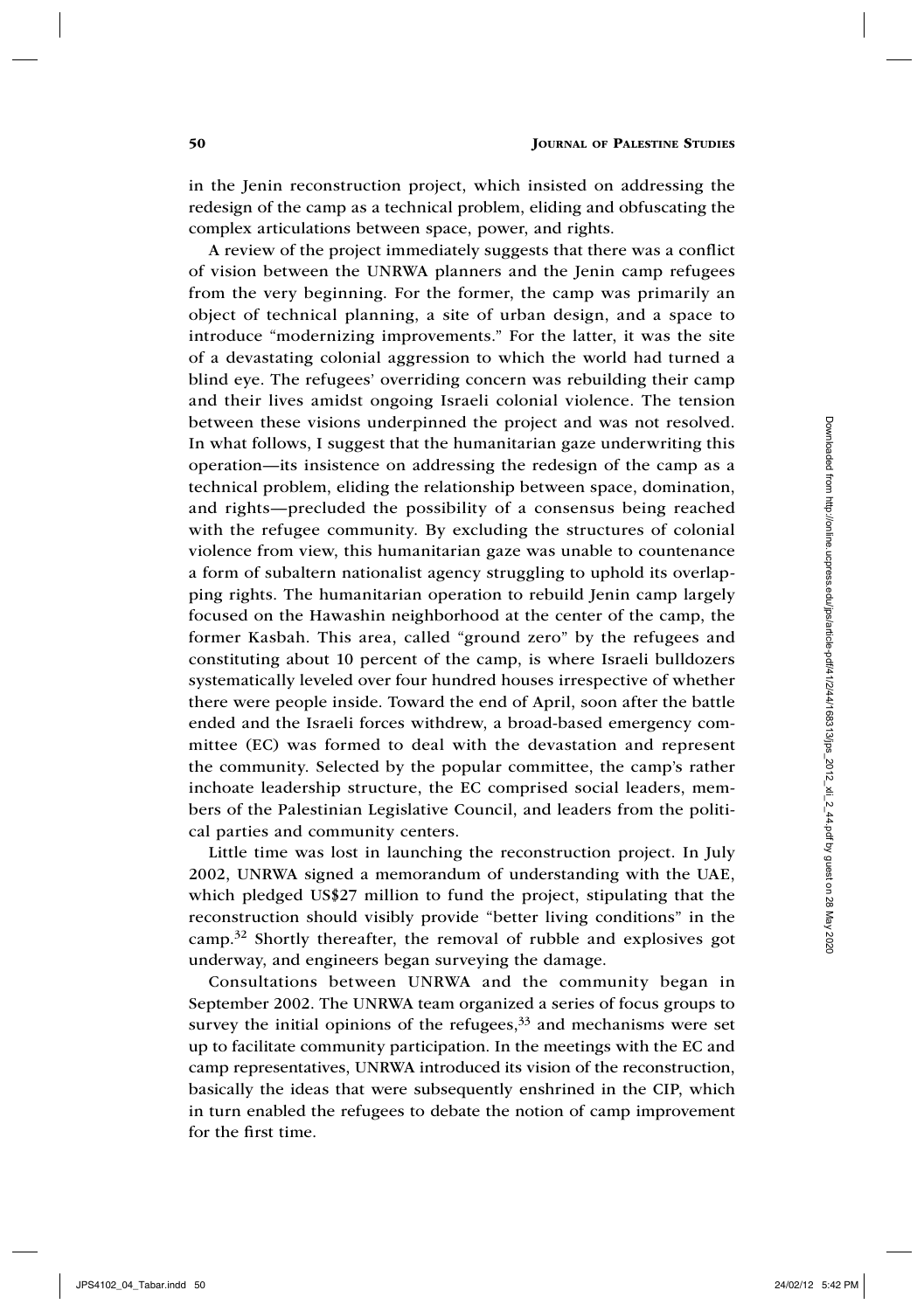### THE "URBAN REDESIGN" OF JENIN REFUGEE CAMP 51

From the outset, the EC's position was that the camp should be rebuilt as it was. Fearful of any attempt to undermine the status of the space as a refugee camp, the EC insisted that the demolished houses be rebuilt on their former sites. The UNRWA team, for its part, maintained that from an engineering and technical standpoint it was impossible to replicate the dense, interconnected kasbah nature of the Hawashin neighborhood. Instead they proposed widening and extending a system of roads throughout the camp and purchasing more land to expand camp size and reduce density. The EC objected to the ideas proposed by the UNRWA staff, rejecting most vehemently the road network because it would mean opening up the previously closed kasbah, site of the harrowing colonial invasion of the camp. In the interests of upholding camp security (in the face of frequent Israeli assaults) and protecting the refugees' right to be safe in their homes, the EC continued to oppose the road network. The issue remained an ongoing source of contention, and when the UNRWA master plan was eventually approved in April 2003, a number of the members of the EC resigned in protest.<sup>34</sup>

UNRWA's chief planners, who had worked on the rehabilitation of Neirab camp in Syria where the notion of camp improvement was first tried out (in 2001), had anticipated that the refugees would initially be fearful and resistant to change. However, seeing themselves as agents of "progress" and bearers of "modernization," they believed that with time the refugees would "come around" and see the benefits of improvements in the overcrowded camp. According to Abu Ashraf, former Camp Services Officer (CSO) and a member of the EC, the debate over the camp's urban redesign and the conflict over the roads between the refugees as represented by the EC and the UNRWA planners lasted for six months. Throughout the course of the project, the UNRWA planners could not concede the legitimacy of the fears raised by the camp representatives or allow their concerns to articulate with their own vision of modernizing progress. invasion of the camp. In the interests of upholding camp security (in the safe: in their homes, the FC continued to oppose the cond ratwork. The safe: in their homes, the Safe: manus eventually approved in April 2003, a nu

Meanwhile, lengthy delays and repeated interruptions had a strong negative impact on the negotiations on the Palestinian side, specifically the EC's efforts to defend the community's strategic concerns vis-à-vis UNRWA. The delays were largely driven by ongoing Israeli raids into the camp. These last included a full-fledged two-week operation launched against the camp and town toward the end of October, but the most costly with regard to the project was the killing by an Israeli sniper of the project manager, Ian Hook, on 22 November 2002, during one of Israel's incursions into the camp. As a result, the rubble removal and preconstruction phase was suspended for three months. The prolonged suspension of the project in its early preconstruction phase heightened the fears and anxieties of the displaced refugees, most of whom were living in temporary accommodations outside the camp. According to an UNRWA engineer, "people became stressed because it took so long to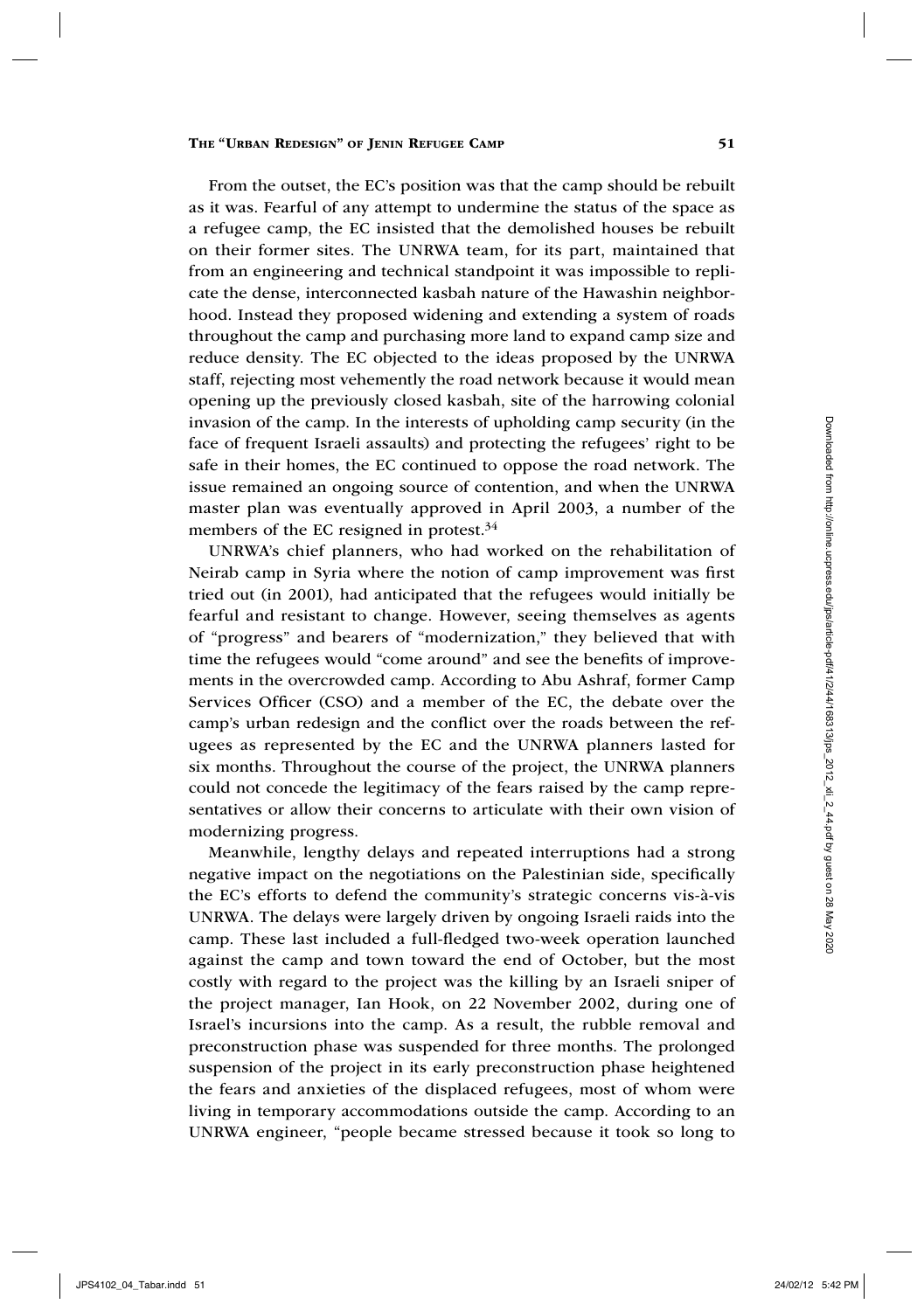remove the rubble. . . . They were outside of the camp for a long period of time and began to fear that they would remain displaced."35

It bears mentioning that differences of opinion within the refugee community had always existed. The notion of enhancing living arrangements in the camp overlapped with some of the refugees' own concerns to improve quality-of-life issues, such as overcrowdedness. Nor was the EC's position—that the camp should be rebuilt as it was before the invasion—unequivocally shared even by all members of the EC. Adnan al Hindi, head of Jenin's popular committee, for example, pointing to differences within the EC, explains that from the outset "myself and Abu Ashraf were for change and we agreed with the idea of improving the camp. . . . I was of the opinion that the roads will benefit the community for years."36

Despite these differences, the EC maintained a consensus and defended their strategic concerns until the long delays began to erode the unity within the camp. Among the refugees, the work suspension created a sense of lack of ownership of the negotiations with UNRWA, leading to fissures in the community's position concerning the agency's plans. Mounting fears of permanent displacement among the families that had been rendered homeless put an already vulnerable population in an even weaker bargaining position, making them more malleable and willing to sacrifice broader community interests. It was within this context that a second committee was formed to represent the families whose homes had been demolished. A member of the EC explains how this happened: camp. ... I was of the opinion that the roads will benefit the community<br>
Despite these diffecreaces, the RC maintained a consessue and defined<br>
their strategic concerns suit the long delay began to erode the unity<br>
whilm

The families were afraid. Three months had passed and the project had stopped working. Families asked why and discovered the emergency committee was protesting the designs for the camp. They then formed a second committee. The families feared they would lose out and that their homes would not be rebuilt. This also put pressure on the emergency committee—the families wanted to return to their homes, and wanted the camp rebuilt so they could return to work and resume their lives.<sup>37</sup>

In fact, it was a member of the EC, the former CSO Abu Ashraf, who encouraged the families to form the committee to oppose the EC's position and thus break the impasse between the EC and the UNRWA staff. According to his own account, "I proposed they form their own committee to represent themselves. I said the emergency committee says this, and I say that, give me something in writing with your position.<sup>"38</sup>

The creation of the second committee changed the negotiating situation, which had previously been dominated on the Palestinian side by the EC. The second committee was anxious for the project to be completed as quickly as possible to end their state of displacement and effectively broke ranks with the strategic position defended by the camp representatives.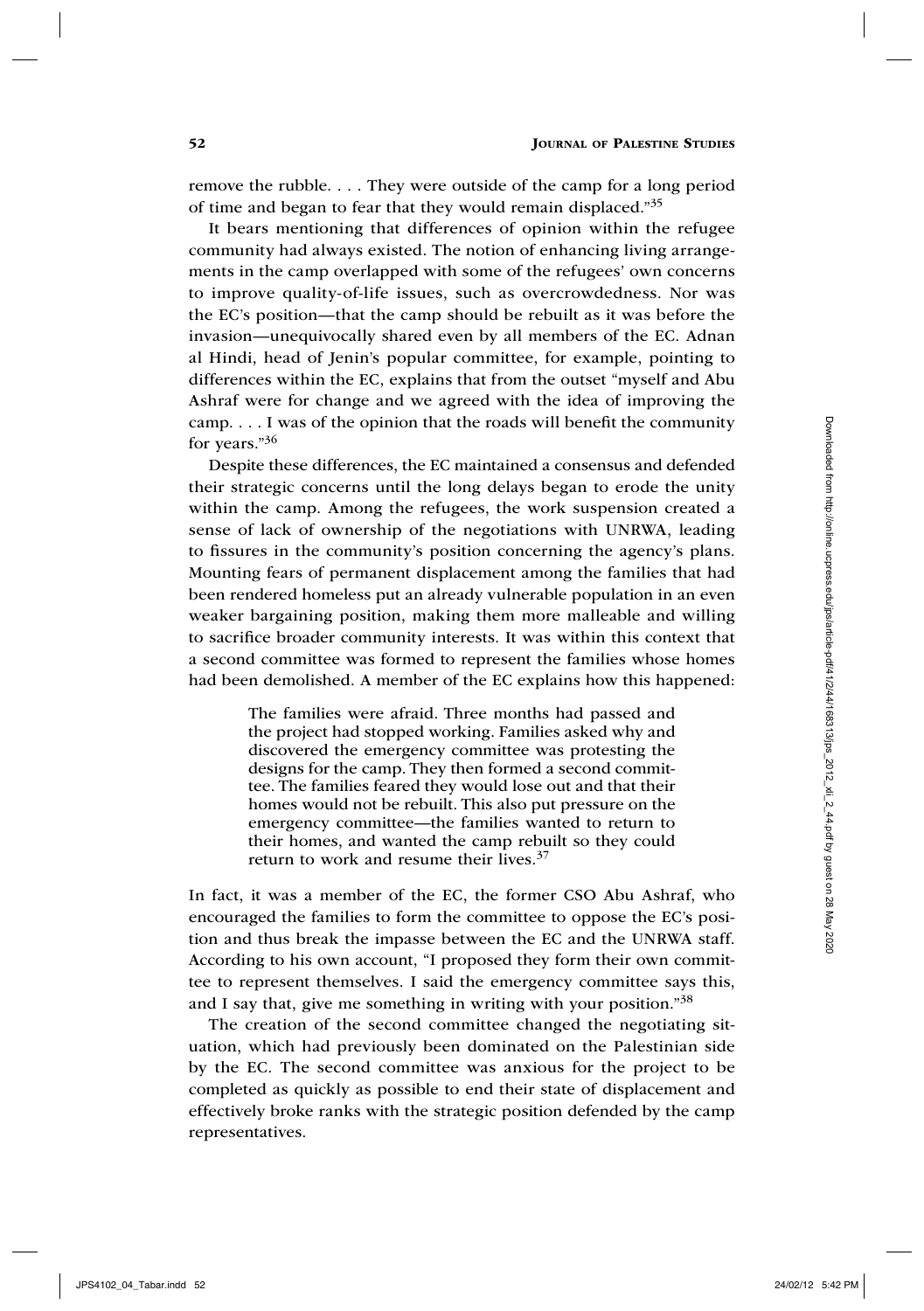The second, more crucial, factor that undermined the negotiations and prolonged the deadlock between UNRWA and the EC—and which ultimately prevented a democratic consensus from being forged—was the planners' own conceptual lens. Confining themselves to the minimalist humanitarian paradigm that refuses to recognize structures of power or see actors as agents invested with rights, the UNRWA planners consistently dismissed as "too political" (and thus illegitimate) the attempts of the camp representatives to locate the proposed changes within a

terrain of colonial violence and to ask for protection of their rights; UNRWA was unable to accept the validity of the EC's subaltern rights claims. A binary distinction between what UNRWA regarded as "neutral" modernizing improvements on the one hand and unacceptable "political" (i.e., rightsbased) claims on the other was thus established. It was this binary vision that was largely responsible for the impasse over the redesign of the camp.

The rubble-clearing operations finally resumed in February 2003, at which point a key meeting was organized to discuss the basic parameters

*The binary distinction between what UNRWA regarded as "neutral" modernizing improvements and unacceptable "political" claims was largely responsible for th impasse over the redesign of the camp.*

for the redesign of the camp. The two representative committees of the camp—the EC and the second committee comprising the refugees displaced from the destroyed houses—were both present at the meeting. From the minutes, it is clear that the EC had attempted to reach a compromise solution, agreeing to extend the space of the camp and acknowledging the benefits of reducing camp density. In return, however, the EC insisted that the roads be kept to a minimum, specifically no more than four meters wide on the outskirts of the camp and two meters wide in the former kasbah at the center. The EC proposal, motivated by legitimate fears that widening the roads would facilitate the Israel night raids that had long plagued the camp, would have effectively allowed one car to pass at a time, more or less keeping the center as pedestrian space even while relieving density and improving ventilation.39 binary distinction between what UNIWA regarded as *"neutral"* modernizing improvements on the *modernizing improvements* on the and an acceptable position ( $\log_{10}$ ). The means of the interpret based of chains on the othe

The UNRWA planners tried to take some of these concerns into account, but they never agreed to keep the camp center a largely pedestrian zone. Indeed, within their minimalist humanitarian framework, they seemed unable to understand that the camp representatives' opposition to the road plan expressed a valid demand for the right to safe housing, which is recognized as part of the right to housing by the UN Committee on Economic, Social and Culture Rights and other international human rights standards.<sup>40</sup> Interactions between UNRWA staff and the community made clear that the planners primarily perceived the roads as a form of linear modernizing progress based on so-called universal standards for urban design and common desires for "modern" urban infrastructure. An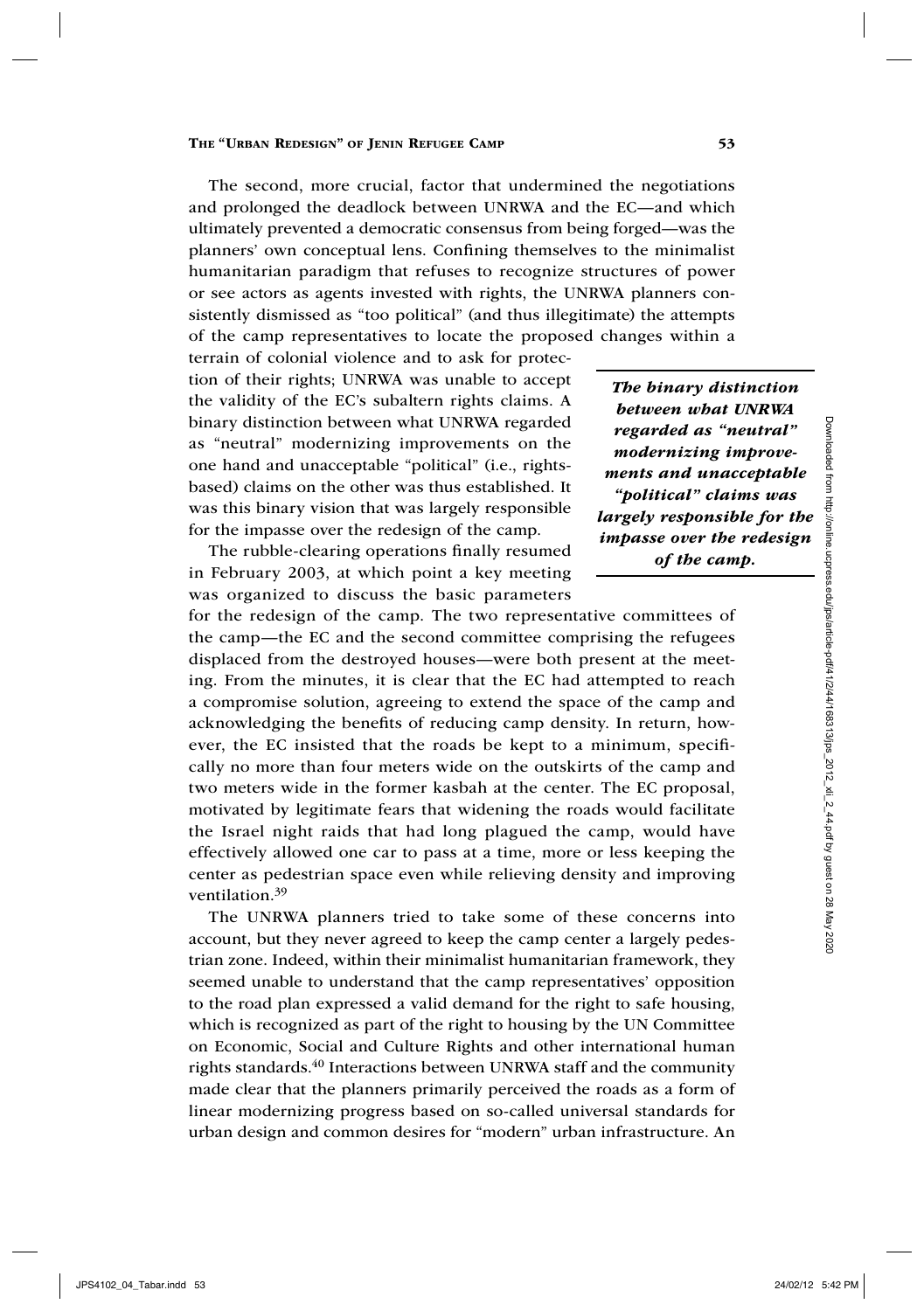UNRWA engineer's account of how he addressed refugee fears about the roads is significant:

> I told them that the Israelis don't need roads to enter the camp; they can lower their planes and reach your houses. The roads are for emergency purposes, to facilitate access to people's homes and enable people to reach their own dwellings. The Israeli army does not influence the engineer's designs—*these designs are based on universal human concerns and standards*. 41

The attitude that insists on viewing roads as a neutral form of progress in keeping with universal standards—as opposed to local, contextspecific subaltern concerns—was used to dismiss the legitimate fears raised by the population. This is succinctly expressed in an UNRWA staff member's comment that *"*We are designers. We do not draw plans with Israeli tanks in mind!*"* <sup>42</sup>

Despite the deadlock, in March 2003, Muna Budeiri, leader of the design team, presented UNRWA's plan for Jenin camp's urban redesign to the camp residents at a meeting attended by the EC and the second committee.<sup>43</sup> The EC's compromise request regarding the roads was not part of the plan. Rather, the plan Budeiri presented provided for internal roads four meters wide and main roads seven meters wide, which she said were the minimum possible (but about twice as wide as the refugees had demanded). Budeiri described the community's reaction as follows: specific solution concerns—was used to dismiss the legitimate frame concerns<br>then the state of smooth cases at minimate that "We are designers. We do not draw plans with<br>Isotheric transferred UNKWAs plan for plane and "New

They debated and argued amongst themselves. I told them this is the minimum size that the roads can be. Some political individuals said this should not be—it will open the door for the enemy. Others were saying, no this is the minimum. Ordinary people would come up to us after the meeting and say "these are political people; we are the ones who are suffering."

In fact, the families whose homes had been destroyed supported the UNRWA solution because it would mean the quickest return to their homes. Meanwhile, the camp representatives continued to assert their reservations. Faced with this ongoing stalemate, UNRWA told the refugees, according to Budeiri, "It's in your hands now, get back to us." A follow-up meeting in April did not bring resolution, but afterward, Budeiri recounts:

> I was told by the senior [UNRWA] management in the field that they [the refugees] had agreed to the master plan and this was also the decision of the Minister of Works (Azzam Ahmad) who intervened and made it clear that this was the minimum the roads could be, and the donor also could not accept less, in order to improve the living standard and the ventilation.<sup>44</sup>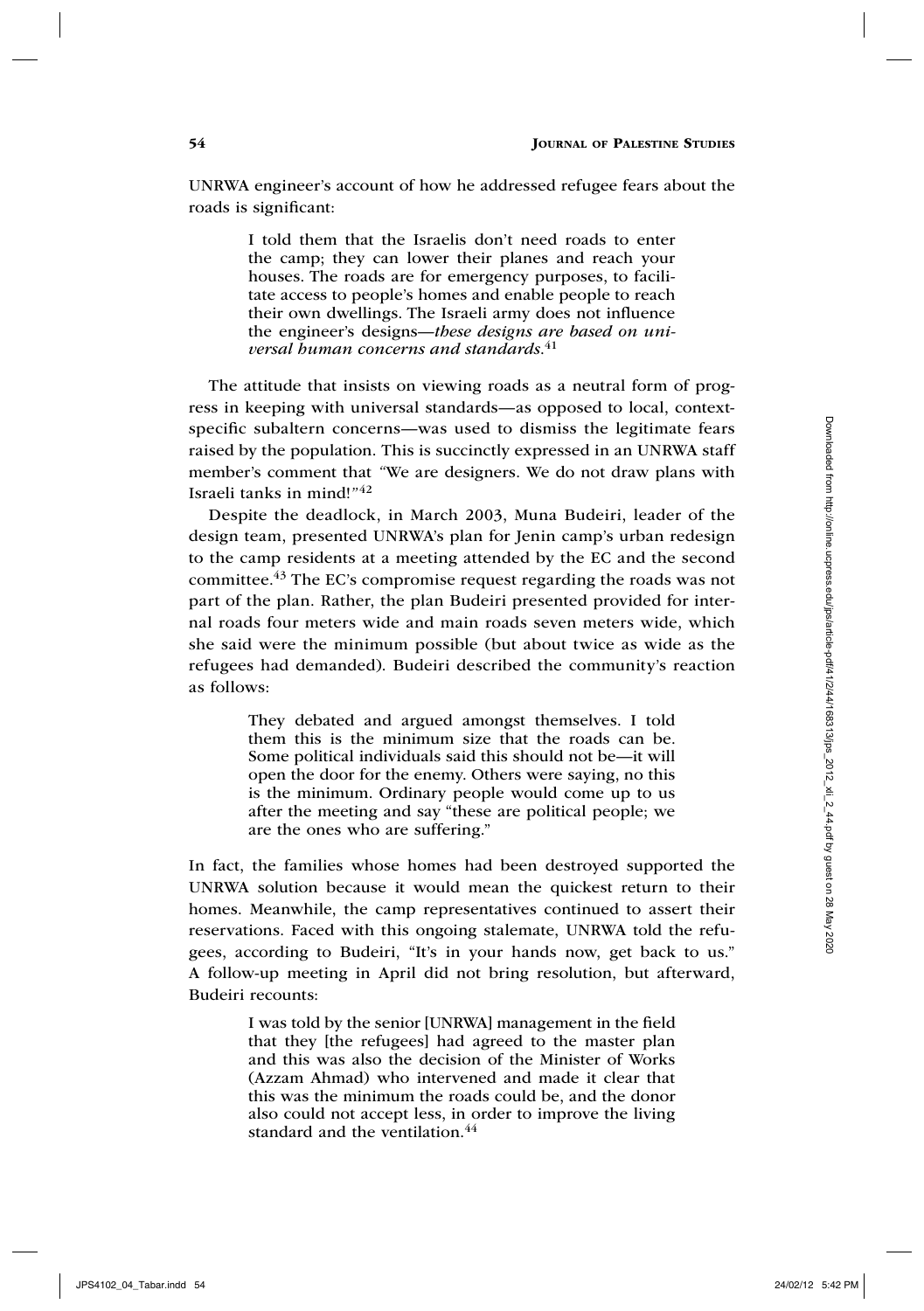Against this backdrop of prolonged deadlock, the EC decided to retreat from its position in order to placate the fears of the families and end the impasse.45 The UNRWA master plan eventually went forward on the basis of the consent of the second committee. Yet despite its acquiescence, the second committee was criticized both by UNRWA senior officials and by refugees in the camp for acting in a very self-interested manner.<sup>46</sup> Even Abu Ashraf, who had encouraged the formation of the second committee, acknowledged that it "also took more for themselves and so people began to feel they were serving themselves." $47$  As a final irony, after UNRWA planners refusing to find a common ground with the principled position of the EC, senior UNRWA staff cited the second committee's selfinterested behavior to cast critical light on the merits of refugee participation, depicting the refugees as inherently "self-interested" and therefore untrustworthy participants.<sup>48</sup>

The road network continued to be a controversial topic and source of resentment long after the reconstruction project was completed in 2005.<sup>49</sup> When I did my research several years later, it still generated anger and frustration. An often repeated phrase in the camp was "these roads were not built for us." Most of the refugees I interviewed described the roads as exposing them to greater insecurity, violence, and night raids by Israeli jeeps. In the words of an EC member: interested behavior to cast critical light on the merits of refuges particle-positive particles and therefore<br>throughout the particle of the constrained to be a controversial topic and source of<br>researnment long after the

Before the Israeli jeeps and tanks could not enter the camp. Now they have built the camp in such a way . . . that night incursions occur regularly. The jeeps enter very easily and can make their way throughout the camp.<sup>50</sup>

Even those who supported the plan and were generally happy with the result continued to have misgivings about security, as evidenced in the remarks of this man, whose home had been completely destroyed during the Israeli operation:

> Now the camp is better than before. They opened roads. Before, many homes could not be reached; there is more room and space. Before, we used to fight with our neighbors over space. Now they established order and a system, it is very difficult to build over these roads. A foundation was created. . . . But now the safety is afforded for the army through the roads. Each six houses are surrounded by roads. The army jeeps surround the houses from all sides. Before they could not enter this area.<sup>51</sup>

It is worth explaining that members of the EC who opposed the roads did not reject improvement to the camp as such; rather, they wanted this to cohere with other overlapping rights, particularly the right to feel safe in their housing arrangement. As one member explains, "There has to be improvements but not at the expense of other rights, included in this are the right to security and the right to feel secure in one's home. It should not be one right over the other."<sup>52</sup>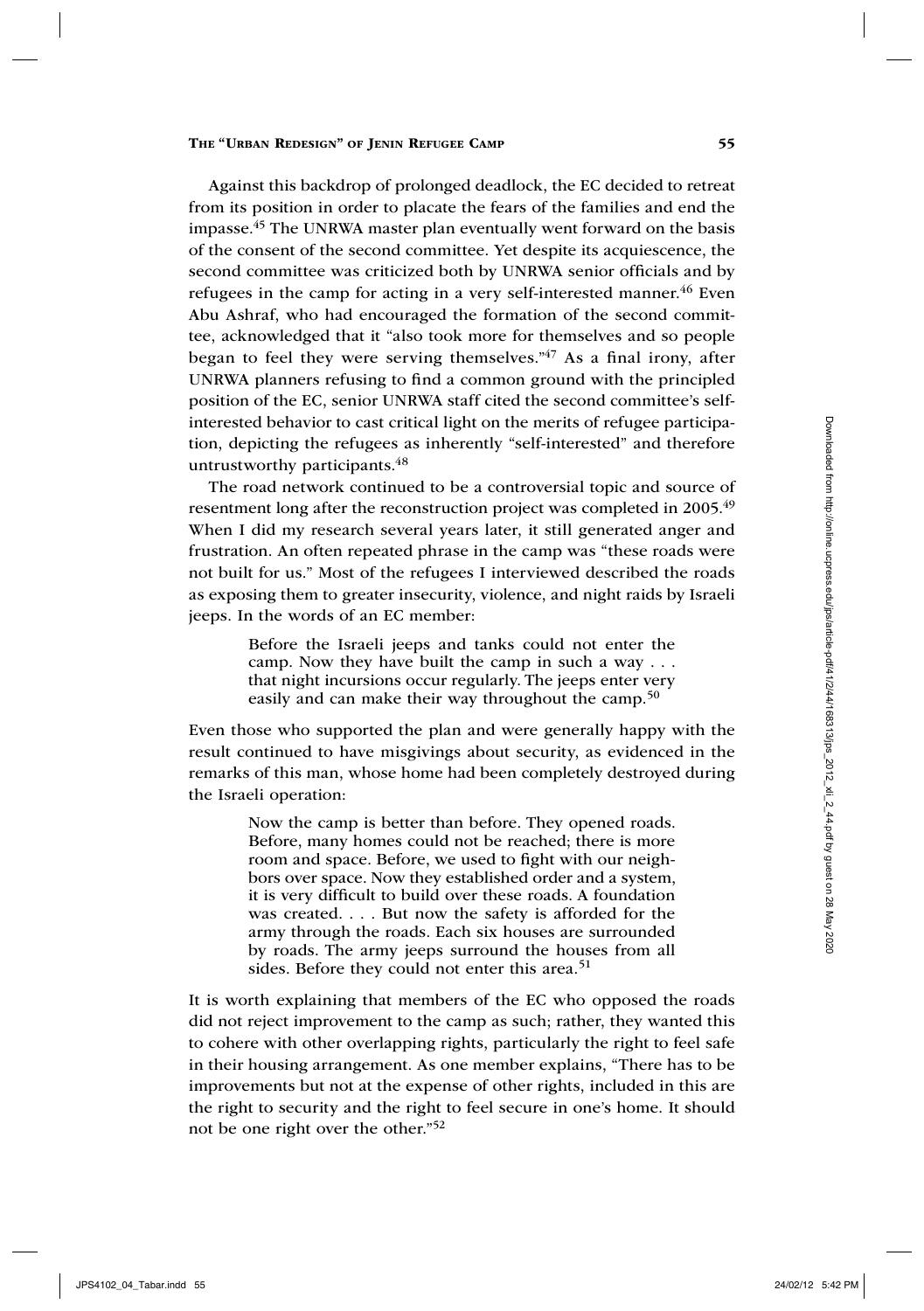In the end, the UNRWA humanitarian operation rehabilitated Jenin camp after the enormous destruction caused by Israel. It also introduced a number of improvements, such as enhanced ventilation and increased access to sunlight. In addition, a number of communal facilities were built or rehabilitated, including a new mosque, a women's center, and an elementary school with a recreation space for children.

UNRWA's bureaucratic operation rehoused some four thousand displaced refugees, but it did so by re-embedding this vulnerable population in the same modes of Israel colonial violence that it had sought to address. Ultimately, the UN-imposed spatial order facilitated the colonial pacification of the camp. In other words, UNRWA's conceptual lens, with its inability to see Palestinian refugees as situated actors endowed with overlapping rights, meant that while the humanitarian operation mitigated the displacement caused by Israel's invasion of the camp, it reinforced the colonial regime and its modes of violence and control. Here I am introducing the notion of rational violence to refer to the way bureaucratic operations can "deepen and make more intractable the problems they seek to ameliorate,<sup>"53</sup> a bureaucratic form of violence in which humanitarian interventions can articulate with and reproduce colonial structures of dominance. In what follows, I will suggest that this bureaucratic violence also includes the depoliticizing effects that humanitarian interventions can have on an oppressed community. with its imability to see Palestinian refugees as situated actors endowed<br>minigrated the displacement caused by Israels's invasion of the camp, it<br>reinforced the colonial regime and its modes of violence and control.<br>Here

# Epistemic Violence: Depoliticizing a Resistance Community

In his critique of the aid regime, James Ferguson argues that international aid agencies generally suspend "politics from even the most sensitive political operations" and insist on framing these matters as "technical problems."54 He describes these bureaucratic agencies as "anti-politics machines" and maintains that they depoliticize marginalized populations by promoting "professional" and technical responses to questions of injustice and denial of rights—in other words, to inherently political questions about powerlessness.

A process of depoliticization was already evident in Jenin refugee camp during the consultation process. An example is the UNRWA team's binary framework defining its technical plans and urban designs as "neutral" and "universal" (and therefore legitimate) while dismissing the EC's demand of the right to a safe habitat as "political" (and therefore unacceptable). Underlying this approach is the power of planners and bureaucrats to determine what is valid and permissible and, based on their own assumptions and conceptual frameworks, what is excluded from the terms of legitimacy.

UNRWA's portrayal of the opposition to the road network as coming from "political people," thus refusing to accord legitimacy to the camp leadership's perspective, and its implied dismissal of the demand for a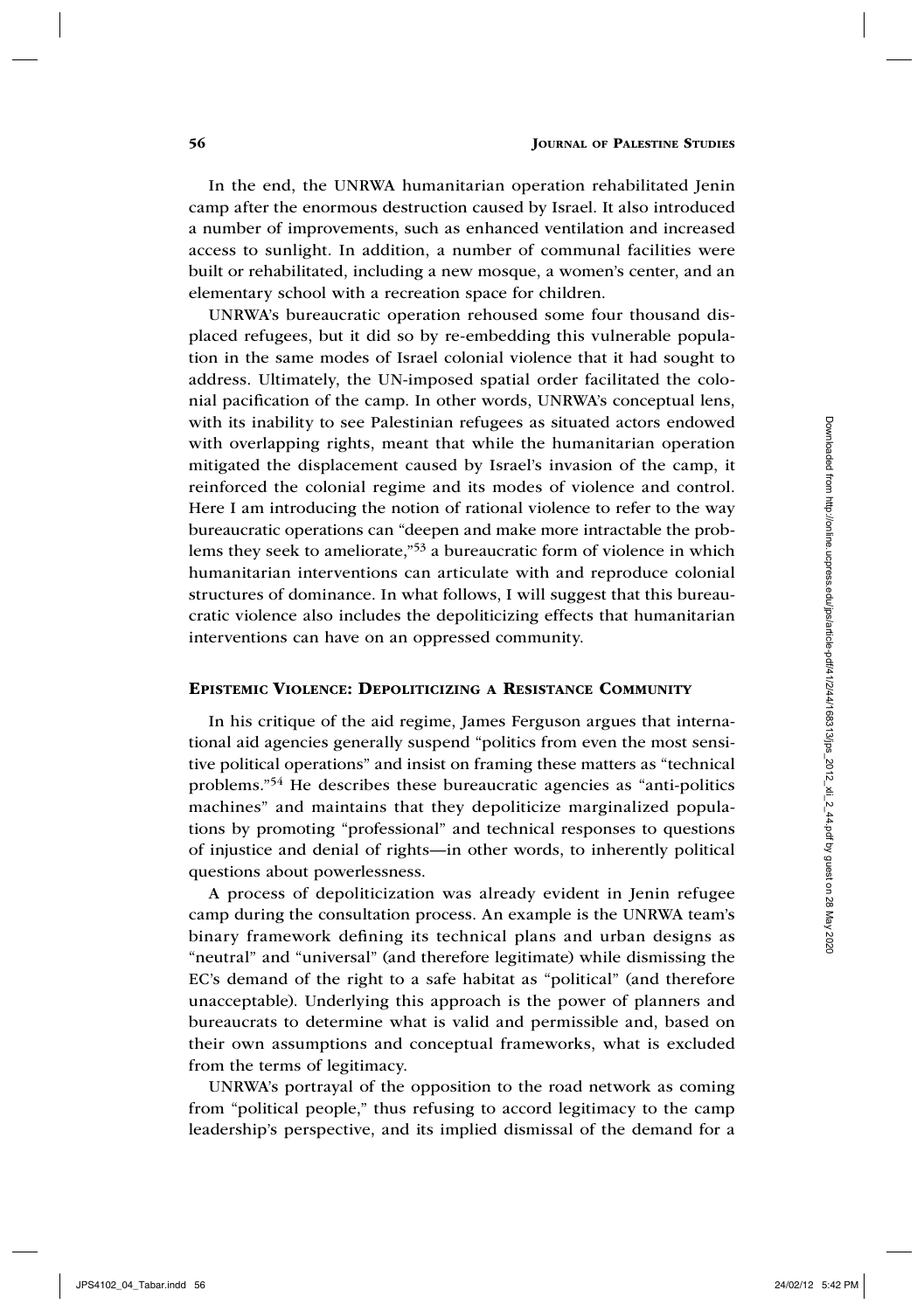safe environment as a viable and legitimate community interest are by no means an inconsequential matter or a mere clash of visions. When one considers that humanitarian agencies represent a disciplinary form of power, the effects of this type of interdiction become clear, for it introduces a prohibition that prevents subaltern subjects from defending strategic community concerns and broader national interests.

It is important to mention that at the turn of the new millennium, when UNRWA was debating new policy directions centered on moving beyond its relief paradigm (i.e., the CIP), proposals were made to adopt a rights-based approach (RBA) to guide humanitarian programs and operations. The RBA would have substantially redefined UNRWA's relationship to refugees by bringing into view the root causes of the plight of Palestinian refugees. As Ann Nixon explains, a human rights framework is "capable of exposing unjust power relationships and structures and system of violence."55 The RBA would have transformed UNRWA's humanitarian vision by reconceptualizing Palestinian refugees as rightsbearing subjects. In consequence, the agency would have had a basis on which to "respond to violations of rights" and help "over time build a protective environment" for Palestinian refugees, which would have brought it much closer to the "political" rights-based demands of the refugees in Jenin camp.56 As we have seen, however, UNRWA's senior management opted for the CIP.

The CIP and the premises underlying it have inevitably led to a process of depoliticization in Jenin camp. This has been especially evident in some of the camp leaders, who seemed to adopt UNRWA's binary framework and embrace the abstract "professional" approach. CSO Abu Ali, for example, told me that one of the lessons he and others had learned from the project was that "we need *experts* when making these decisions." He also described the UNRWA plan as "more reasonable" and rational as compared with the "emotional response" of the refugees, explaining that "the local community needs to acquire the capabilities to be able to respond to these types of situations. The camp representatives may not have the experience, knowledge (expertise) to deal with these issues in a reasonable, rational manner."<sup>57</sup> if the positive in error is expanding that wive the root causes of the plight of sterahlis of exposing unitary cover that is expanding the constrained system of violence, <sup>55</sup> The RBA would have transformed UNRWA's humanit

The CSO's comments reflect an acceptance of this binary distinction associating an apolitical stance with reason, progress, and the universal, and delegitimizing attempts to confront power as emotional, unprofessional, and excessively political. This reveals the onset of a form of depoliticization in which marginalized subjects concede a "neutral" professional position at the expense of their own community's situated interests and perspectives. Remarks by the head of Jenin camp's popular committee confirm this. In his words,

> If we left it to debate we would have needed another five years. We agreed with the UNRWA plan. The families I meet now are happier and they are happy with the roads.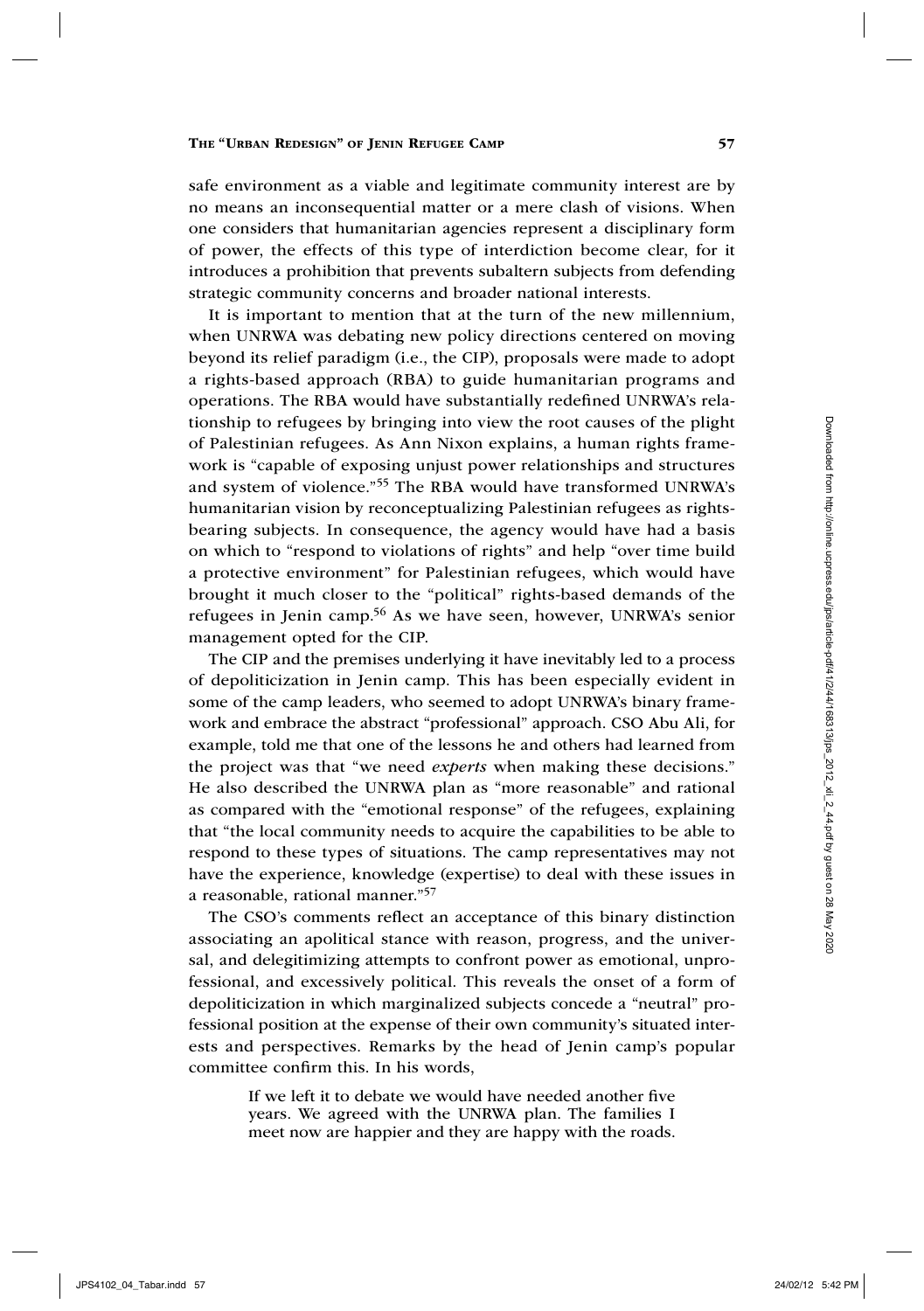If the Israeli army uses the road once (a day), we use it 100 times a day. $58$ 

In depoliticized professional positions of this kind, improvements are embraced as ends in themselves, even if the improvements come at the cost of the refugees' exposure to greater insecurity and colonial violence.

The depoliticization of a colonized refugee population has long-term consequences and effects. The internalization by community leaders of an apolitical professional approach that ceases to question unjust power relationships undermines a community's struggle for its rights. The effects of this process in the territories Israel occupied in 1967 have already been observed. The donor aid system put in place to support the Oslo process gave rise to a professional nongovernmental organization sphere that disrupted the national movement by helping to sever the ties between social movements and organizations and the national struggle.<sup>59</sup> In light of this experience, it is all the more pressing for UNRWA to expand its definition of humanitarianism to encompass recognition of Palestine refugees' overlapping rights. Oslo process gave rise to a professional nongovernmental organizations<br>sphere that disrupted the national novements yard organizations and the national struggle.<sup>59</sup><br>In light of this experience, it is all the more pressin

# **ENDNOTES**

1. Human Rights Watch, "Jenin: IDF Military Operations," Human Rights Watch, May 2002, p. 10.

2. Human Rights Watch and Amnesty International documented 52 and 54 Palestinian deaths, respectively, and Palestinian sources, including the popular relief committee in Jenin camp, confirmed that 56 Palestinians were killed. Human Rights Watch and Amnesty International also documented cases of willful killing of civilians, individuals being crushed beneath their homes, and widespread destruction of civilian infrastructure. See http://hrw.org/reports/2002/ israel3/; http://web.amnesty.org/ library/index/engmde151432002.

3. Stephen Graham, "Lessons in Urbicide," *New Left Review,* no. 19 (January–February 2003), pp. 63–77.

4. Phillip Misselwitz (interviewer) and Eyal Weizman, "Military Operations as Urban Planning," *Mute Magazine: Culture and Politics After the Net*, 27 August 2003, http://www. metamute.org/en/military\_operations\_as\_urban\_planning. Elsewhere, Weizman writes that Israel's pacification campaign had transformed the West Bank into a "giant laboratory of urban warfare." Weizman,

*Hollow Land: Israel's Architecture of Occupation* (London: Verso, 2007), p. 188.

5. As of the beginning of 2003 the estimated repairs were as follows: 506 totally destroyed houses or commercial units, 421 cases of major repairs, 3,164 cases of minor repairs, in addition to repairing the widespread damage caused to infrastructure, including water and electricity system, telephone lines, and roads. "Minutes from Technical Coordination Committee (TCC), Jenin Camp Rehabilitation Project." Meeting No. 1, Jenin camp, 4 February 2003; donor report on Jenin Camp Rehabilitation Project, prepared by Paul Wolstenholme 25 March 2003.

6. Mahmood Mamdani, "The New Humanitarian Order," *The Nation*, 29 September 2008.

7. This article is based on lengthy interviews that were conducted with refugees and members of the popular committees in Jenin refugee camp, as well as with UNRWA staff in Jerusalem and the local staff in Jenin. The interviews were conducted between February and March 2007, during a consultancy in which the author was commissioned by UNRWA to analyze the reconstruction of Jenin camp.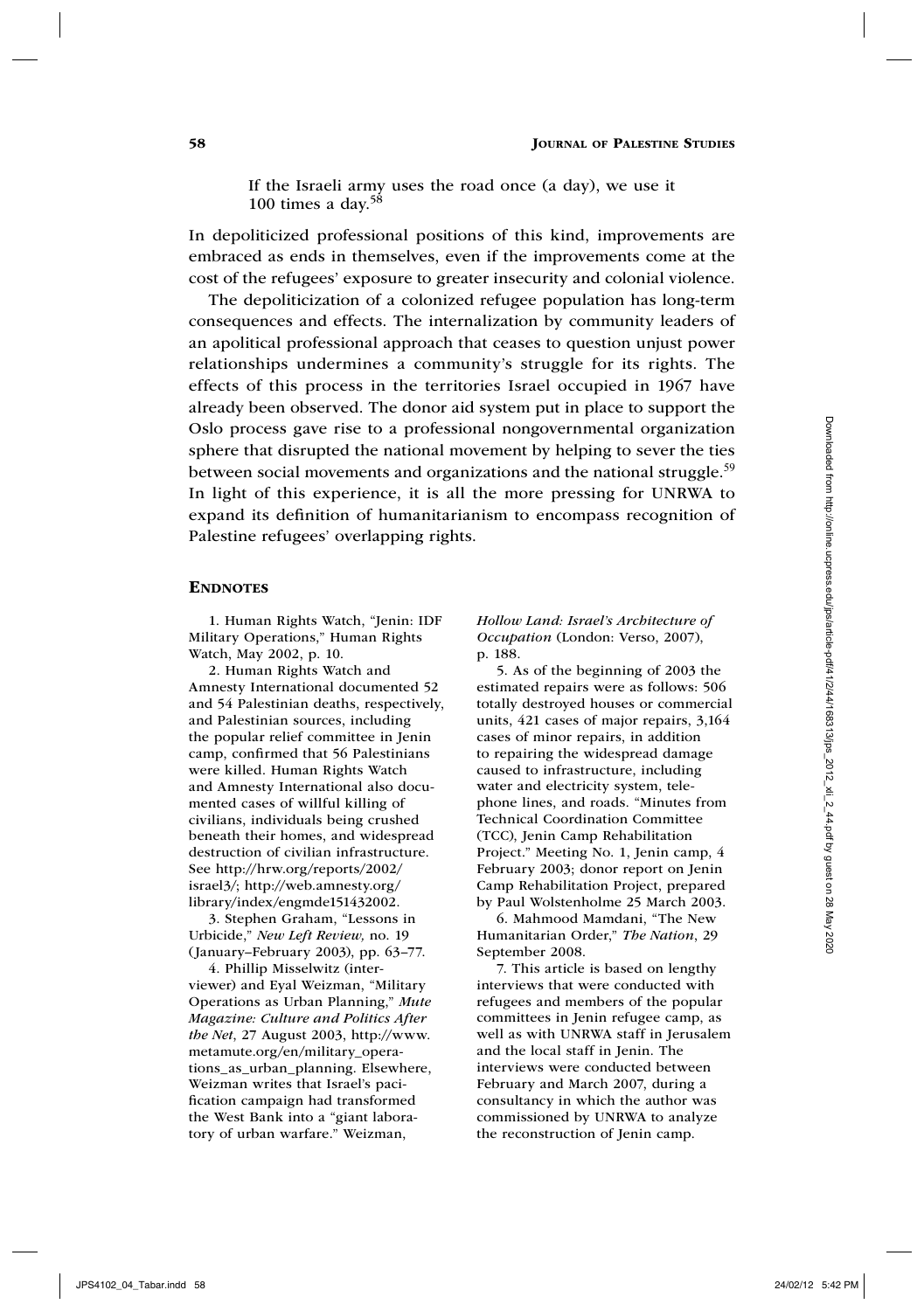8. Mahmood Mamdani, "The New Humanitarian Order," p. 2.

9. Ingrid Jaradat Gassner, "The Evolution of an Independent, Community-Based Campaign for Palestinian Refugee Rights." BADIL, Information and Discussion Brief, No. 3, March 2000, p. 7.

10. Terry Rempel, "Commentary: Donor Aid, UNRWA, and the End of a Two-State Solution?" *al Majdal*, no. 29 (Spring 2006), p. 7.

11. Harish Parvathaneni, "UNRWA's Role in Protecting Palestine Refugees," BADIL Working Paper No. 9, December 2004, pp. 5–7.

12. The UN's 1951 Refugee Convention, the most comprehensive legal document ever issued on refugee rights and which formalizes the UNHRC's mandate as the primary international instrument for protecting refugees, did not exclude Palestinians by name, excluding instead "persons who are at present receiving from . . . agencies of the United Nations other than the [UNHCR] protection of assistance" (Article 1 D, 1951 Refugee Convention). 49 2004. The mean term is the state of the state of the state of the state of the state of the state of the state of the state of the state of the state of the state of the state of the state of the state of the state of

13. Interview with project engineer, Jenin Camp Reconstruction Project, Jenin camp, 26 February 2007.

14. Hugo Slim, "Relief Agencies and Moral Standing in War: Principles of Humanity, Neutrality, Impartiality, and Solidarity," in Haleh Afshar and Deborah Eade, eds., *Development, Women, and War: Feminist Perspectives* (Oxford: Oxfam Great Britain, 2004), p. 200.

15. Interview with Mustapha Musleh, project engineer, Jenin Camp Reconstruction Project, Jenin, 14 February 2007.

16. Interview with representative of the United Arab Emirates Friend's Society, Jerusalem, 11 February 2007.

17. Muna Budeiri "Housing & Camp Improvement Unit: Concept Paper— Executive Summary," p. 1. Unpublished internal UNRWA document.

18. Muna Budeiri "Housing & Camp Improvement Unit: Concept Paper— Executive Summary," p. 1. Unpublished internal UNRWA document.

19. http://www.unrwa.org/etemplate.php?id=31 (accessed May 2010).

20. The dialogue between UNRWA planners and refugee representatives

at Jenin over the reconstruction plan reinforced this sense with UNRWA. When asked about the concept of camp improvement, the Camp Services Officer said that it overlapped with a debate that had been going in the camp for ten years. Agreeing with the vision, he said, "we are human beings. We should not have to live like animals to show that we are refugees." Interview with Nazmi A'bada (Abu Ali), UNRWA Camp Services Officer, Jenin camp, 22 February 2007. Others, however, continued to insist on the need for full transparency as to the relationship between camp improvement and the refugees' right of return, and argued that UNRWA should develop a clear policy on the right of return.

21. Muna Budeiri "Housing & Camp Improvement Unit: Concept Paper— Executive Summary," p. 1. Unpublished internal UNRWA document.

22. Hugo Slim, "Relief Agencies and Moral Standing," p. 200.

23. Terry Rempel, "Commentary: Donor Aid; Palestinian, Israeli NGOs Condemn 'Donor Complicity' in Israeli Rights Violations," *Maan News Agency*, 7 May 2009.

24. Asling Byrne, "Final Evaluation Report: Neirab Rehabilitation Project," UNRWA Internal Report, 2006, p. 6.

25. Hugo Slim, "Relief Agencies and Moral Standing," pp. 206–7.

26. On 8 November 2008, the United States announced it would provide more than US\$14 million for new development projects in Jenin. The projects include infrastructure development, economic development, governance, and community support and will be implemented by the U.S. Agency for International Development. "Rice in Jenin: 14 Million Dollars for Jenin Governorate," *Maan News Agency*, 8 November 2008.

27. Tony Blair, "Towards a Palestinian State," *The Office of Tony Blair*, 13 May 2008, http://www. tonyblairoffice.org/index.php/news/ entry/104/ (accessed May 2010). For a critique of the industrial parks, see "Development or Normalization? A Critique of West Bank Development Approaches and Projects," *The Grassroots Palestinian Anti-Apartheid Wall Campaign*, May 2008, http://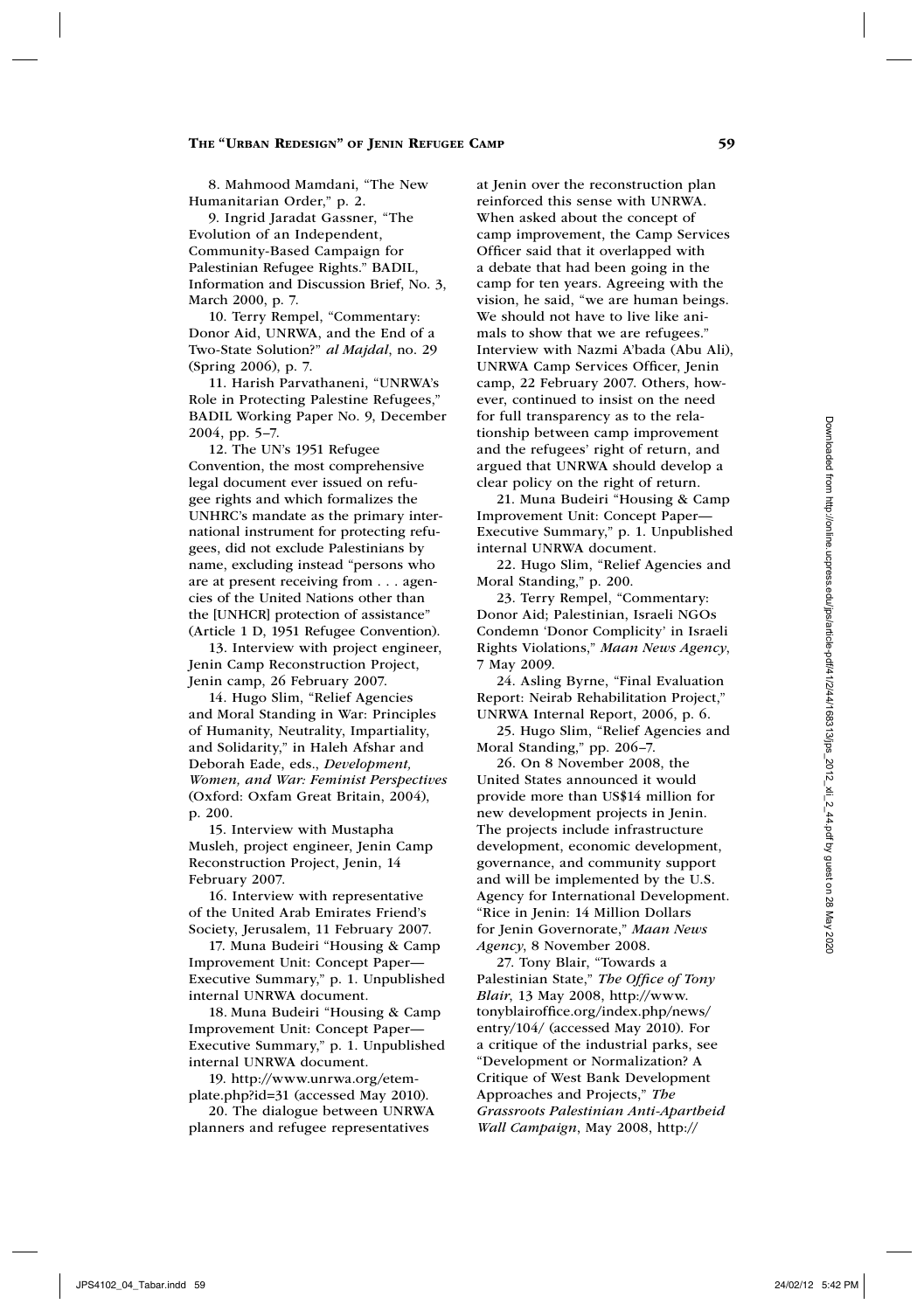www.stopthewall.org/downloads/

PRDPcritique.pdf (accessed May 2010). 28. Phillip Misselwitz and Eyal

Weizman, "Military Operations as Urban Planning," p. 2.

29. Misselwitz and Weizman, "Military Operations," p. 3.

30. Eyal Weizman, *Hollow Land,* p. 70.

31. Misselwitz and Weizman, "Military Operations," p. 2; Norma Masriyeh, "Refugee Resettlement: The Gaza Strip Experience," *Palestine-Israel Journal of Politics, Economics and Culture* 2, no. 4 (1995), pp. 59–64.

32. Quoted in Ronnie Chatah, "Institutional Memory and Evaluation of UNRWA's Role in Jenin Camp: April 2002–June 2004," UNRWA Internal Report, p. 52.

33. A participatory rapid appraisal was conducted by Jamal al Dali at the beginning of the consultative process and found that a majority of those surveyed agreed to the UNRWA proposal to purchase more land and expand the camp; Ronnie Chatah, "Institutional Memory."

34. Interview with a member of the emergency committee who resigned in protest, Jenin camp, 22 February 2007.

35. Interview with an UNRWA engineer, Jenin camp, 22 February 2007.

36. Interview with Adnan al-Hindi, head of the popular committee, Jenin camp, 21 March 2007.

37. Interview with a second member of the emergency committee who resigned in protest, Jenin camp, 24 February 2007.

38. Interview with Abdul Razak Abu al-Hajja (Abu Ashraf), former UNRWA Camp Services Officer and member of the emergency committee, Jenin camp, 25 February 2007.

39. "Minutes from Technical Coordination Committee, Jenin Camp Rehabilitation Project." Meeting No. 1, Jenin camp, 4 February 2003.

40. *Habitat Agenda Goals and Principles, Commitments and Global Plan of Action,* para. 39, www.unhabitat.org/declarations/habitat\_agenda.htm; UN Committee on Economic, Social and Cultural Rights, "The Right to Adequate Housing," Art. 11 (1), 13 December 1991, General Comment 4, para. 7, http://www.unhchr.ch/tbs/doc.nsf/0/

469f4d91a9378221c12563ed0053547e? Opendocument.

41. Interview with Khaled Hijab, UNRWA engineer, Ramallah, 6 February 2007.

42. Interview with Mustapha Musleh, project engineer, Jenin Camp Reconstruction Project, Jenin, 14 February 2007.

43. Prior to the start of consultations between the refugees and UNRWA back in September 2002, Budeiri produced a detailed assessment of the camp's destruction and, in her capacity as the head of UNRWA's design unit, developed three scenarios for rebuilding the camp (*Demolished Houses: Data Analysis & Study Options,* prepared by ECSD-DU headquarters, Amman, September 2002). Interestingly, one of the three envisaged that all the destroyed houses would be rebuilt in ground zero, the option the refugees had stated as their strong preference. Never throughout the entire dialogue, however, did the UNRWA staff present this scenario as an option.

44. Interview with Muna Budeiri, head of the design team, HQ Amman and leader of the initial design team, for the Jenin Camp Reconstruction Project, Jerusalem, 14 March 2007.

45. Interview with a second member of the emergency committee who resigned in protest, Jenin camp, 24 February 2007.

46. Interview with senior UNRWA engineer, Jerusalem, 5 February 2007.

47. Interview with Abdul Razak Abu al-Hajja (Abu Ashraf), former UNRWA Camp Services Officer and member of the emergency committee, Jenin camp, 25 February 2007.

48. A senior UNRWA engineer who took over the management of the project in 2004 described the participation as follows: "the involvement of the community led to massive problems. . . . We terminated community participation (after taking over the project in 2004). There were too many private requests." Community participation "was counter-productive. The community was divided and individuals were working to advance their own private goals." Interview with senior UNRWA engineer, ibid. 42. Tabar.indd 16 26/02 February 2007.<br>
24 Caucal Cabar. The state of the state of the state of the state of the state of the state of the state of the interval Hamiltonian (Figure 2004, 1 PMWA) Figure 2004, 1 PMWA) Figu